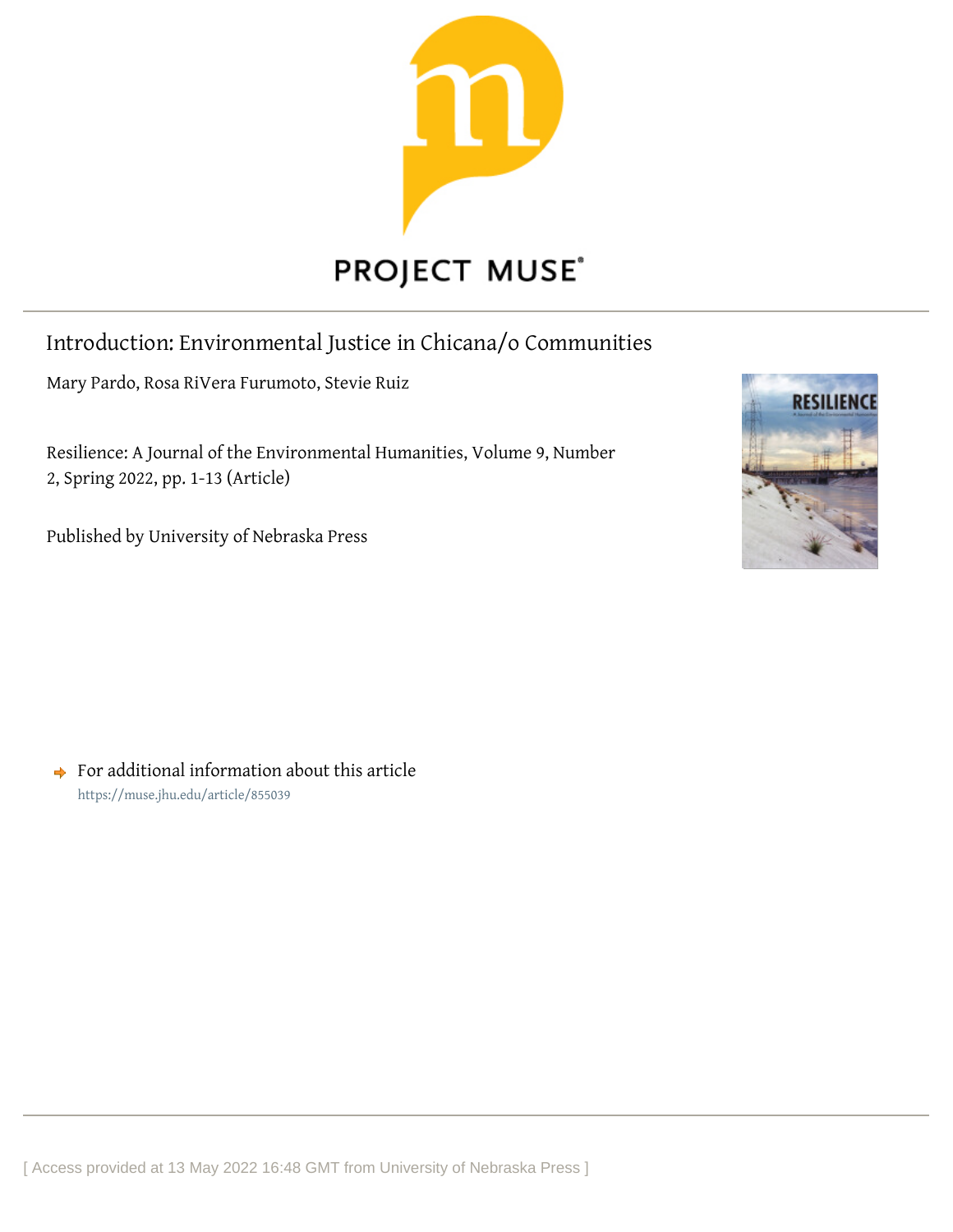# Introduction

Environmental Justice in Chicana/o Communities

#### Mary Pardo, Rosa RiVera Furumoto, and Stevie Ruiz

#### Three Generations of Environmental Activism

Three decades ago, *Mothers of Eastside Los Angeles (MELA)* mobilized one of the largest successful grassroots efforts to defeat dire threats to environmental well-being in a working-class Mexican American community. The political mobilization blocked the construction of the first California state prison to be constructed in a large metropolitan area, an underground oil pipeline, and the first of eighteen toxic waste incinerators proposed for the state of California. MELA no longer exists as a grassroots organization, but the legacy of the women's political efforts continues to inspire activism. Eastside Los Angeles still battles environmental threats, but new community-based organizations informed by previous struggles have emerged. Concurrently, political and scholarly discourse about environmental justice as well as the central role of women in grassroots mobilizations has gained recognition. In the new millennium, social media facilitates rapid communication of environmental justice conflicts in Eastside Los Angeles and around the world. Clearly, gains have been made, but we know that land use decisions and policies are outcomes of class struggle marked by ethnic/racial and gender intersections and environmental activists often face violent repercussions. Alongside a history of environmentally unsound projects, gentrification in Eastside Los Angeles now threatens to displace lowincome residents as land developers promote the area, given its proximity to downtown Los Angeles.<sup>1</sup> Like ripples in a pond, the struggles and our scholarship have expanded over the years.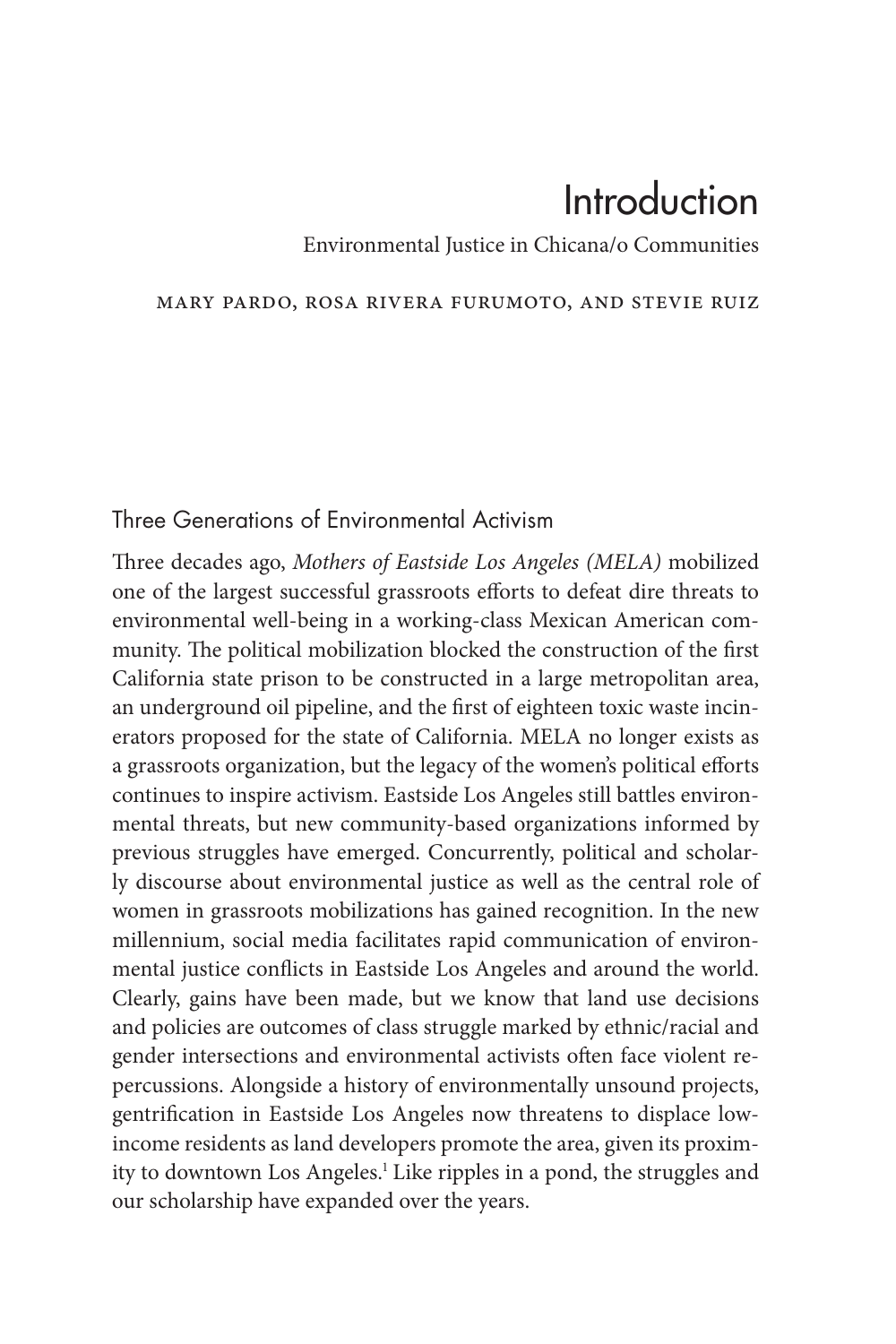In Eastside Los Angeles mark! Lopez, the grandson of Juana Gutierrez, a co-founder of MELA, is now the Executive Director of East Yard for Environmental Justice in Eastside Los Angeles (EYEJ), a community-based organization established shortly after the new millennium. Lopez was instrumental in the organizing campaign that led to the shutdown of the Exide Battery Plant in 2015 after an investigation by the US Department of Justice.2 For over three decades, the battery recycling plant polluted the Eastside community's air and soil with lead and arsenic, dangerous carcinogens. Exide staunchly refused to accept responsibility for the high lead contamination in nearby homes. By 2016, the grassroots community campaign using demonstrations and social media to publicize the travesty and pressure-elected officials won a state allocation of 176.6 million dollars for cleanup within 1.7 miles of the battery plant, one of the largest environmental cleanup allotments in California history.<sup>3</sup> However, the fund fell short of fully addressing the long-term damage done to the health of the community given the many years of lead contamination on the homes and families living near the plant. Teaming up with USC's Keck School of Medicine, EYEJ assisted in the "Truth Fairy Project" that analyzed children's teeth and confirmed that lead contamination occurs before birth, not only through breathing contaminated air and touching hard surfaces.4 The Exide shutdown marked a victory and established EYEJ as an astute political force garnering the attention and respect of elected representatives and nearby research institutions, but ongoing community vigilance remains central for effective implementation of the cleanup. The case provides an insightful example of successful resistance to the continuing health threats in poor communities. Elsa Lopez, the daughter of Juana Gutierrez who was also a core activist in MELA, now works for the Department of Toxic Substances Control and continues to be engaged in environmental justice organizing.

While the MELA case in the 1990s provides continuing lessons about the significance of women's working-class activism in the United States, similar grassroots activism has been occurring in Latin America. For example in 1993, Berta Cáceres, daughter of a social activist mother and a member of the Indigenous Lenca people in Honduras, co-founded the National Council of Popular and Indigenous Organizations of Honduras (COPINH) to defend the territorial and cultural rights of the Lenca Indigenous community. After the US sanctioned right-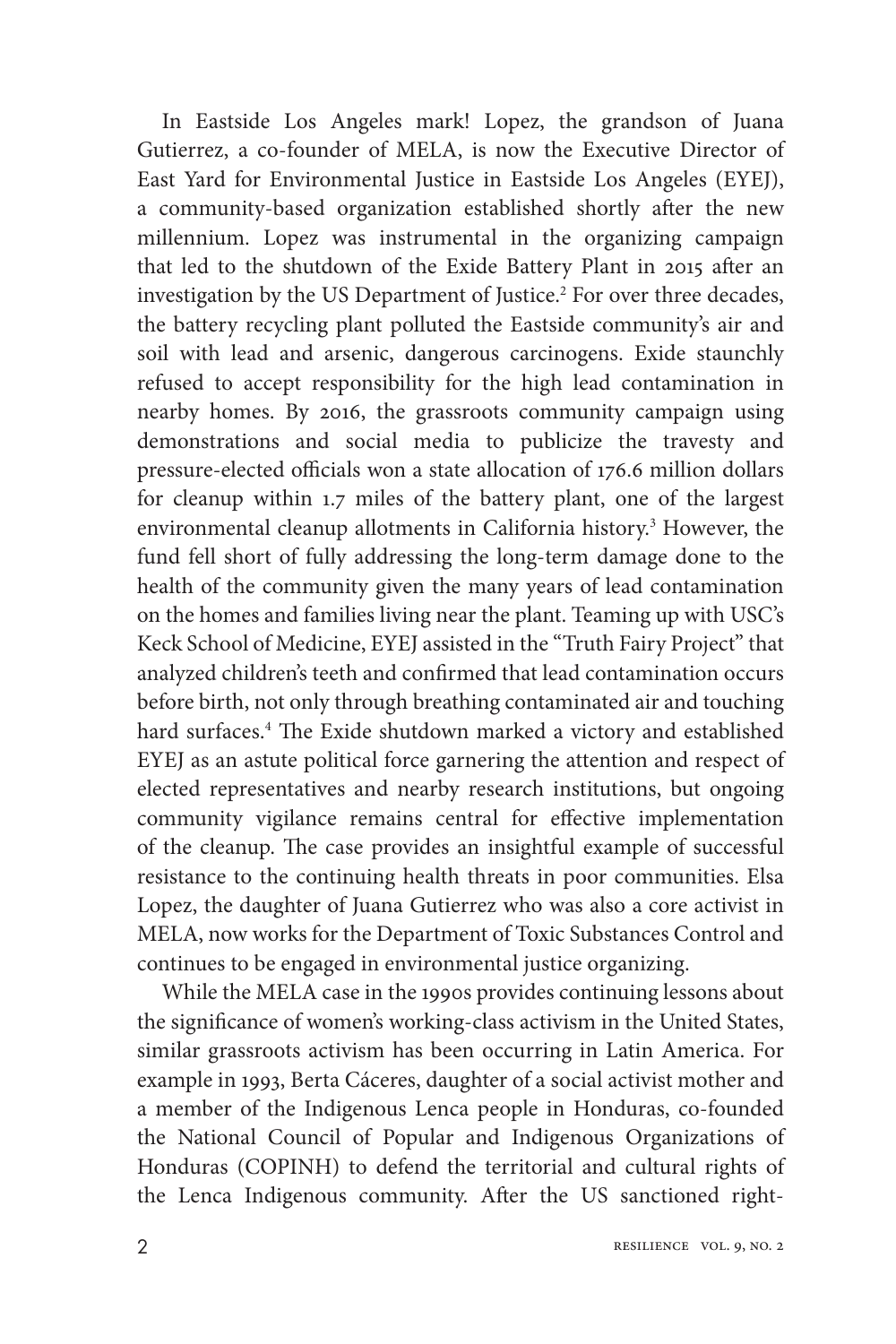wing coup in 2009, the Honduran government approved dam projects to facilitate cheap power for huge internationally funded mining interests; the dams would destroy the water, land, and livelihoods of Indigenous people as well as violate international treaties.<sup>5</sup> Cáceres's organizing efforts were marked by inclusivity—of workers, women, campesinos, and the LGBTQ community. In 2013, she was instrumental in organizing successful grassroots opposition to the Agua Zarca Dam, rallying a human blockade to the construction site for over a year, and drawing international attention leading to the suspension of the contract. The dam project was to be constructed along the sacred Lenca River. Her activism garnered violent repression. The assassination of Berta Cáceres in 2016 has been traced to Honduran government representatives, many trained in the US.<sup>6</sup> While her death is a great loss to the environmental justice movement in Honduras, Cáceres is an inspiration to environmental justice campaigns around the world. Environmental activists now chant, "Berta didn't die, she multiplied!"7 Cáceres's daughters, Laura Zuniga Cáceres and Bertha Zuniga Cáceres, carry on their mother's work; they are human rights activists and leaders in COPINH.<sup>8</sup> Critical to note, the worldview of the Lenca people challenges the rationale for extractive corporate industries and asserts the role of the Lencas as defenders of land, water, and other living beings. Those who support corporate projects often accuse them of being "backward" and opposed to progress, but alternate worldviews of our relationship to nature are gaining support as well as exposing colonial legacies.

In the new millennium, environmental justice activists including EYEJ and COPINH imagine a just world without the domination and ultimate destruction of nature for corporate profit. The more we critically reflect on environmental movements around the world, the more we question Western notions of progress and modernity. Creative resistance strategies, including social media, disrupt "business as usual" and inform political action. Inspired by the successful organizing efforts of women like Berta Cáceres and grassroots groups like MELA and EYEJ, the struggle reaches wider audiences and advances day by day.

Three generations of Chicana/o and Central American activists demonstrated why identifying the origins embedded in environmental racism is critical in rebuilding a world that centers care. MELA activists were women who made bold political moves to hold politicians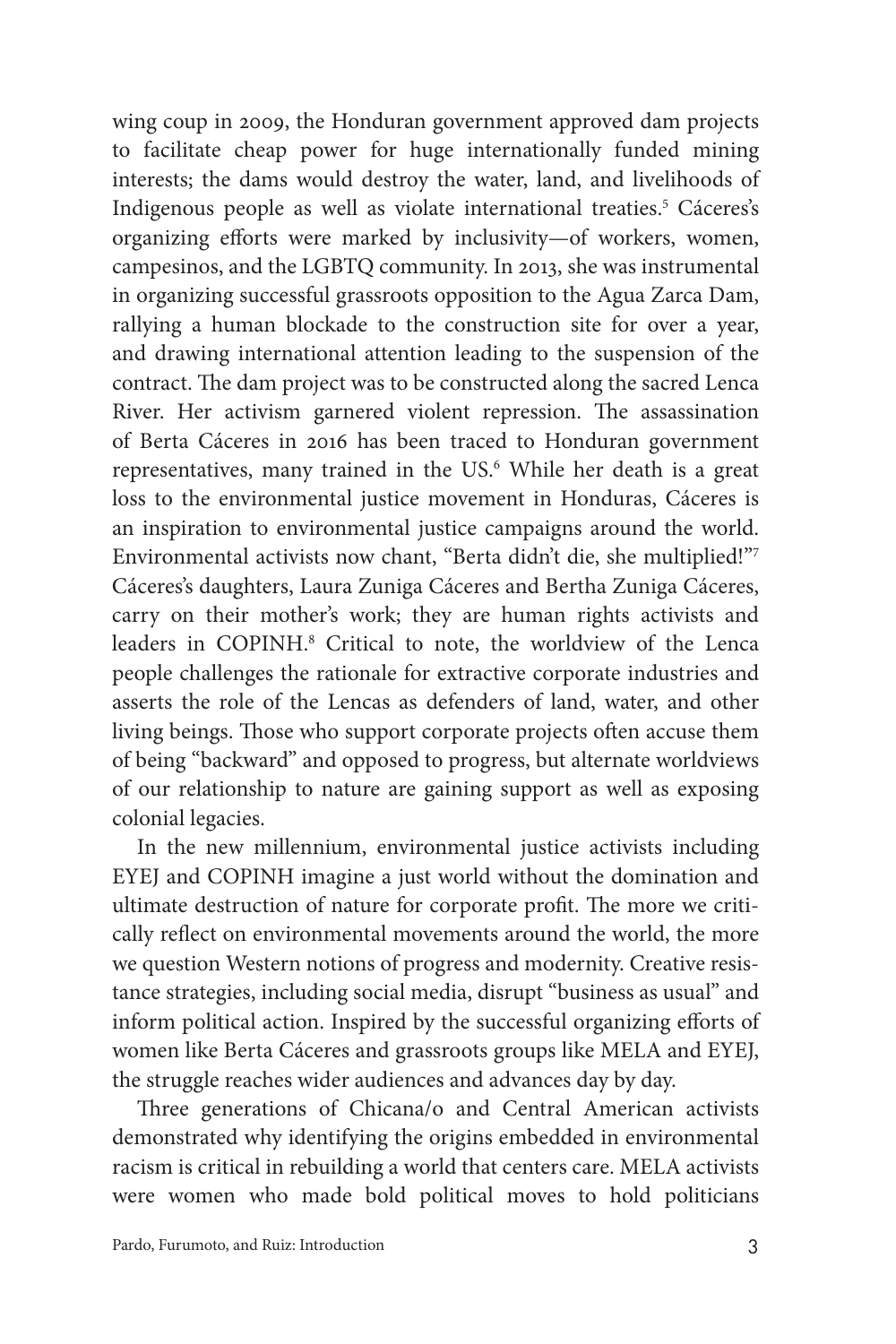accountable about the basic needs of the most vulnerable in the Chicana/o community. Like MELA, EYEJ holds elected officials and corporations accountable to Chicana/o communities who still continue to face some of the highest pollution burdens in the United States. Berta Cáceres taught us about the importance of centering Indigenous struggles to protect water, while also remaining in solidarity to bring down instruments of state sponsored terrorism, like prisons and the assassination of Indigenous leaders. Environmental justice in Chicana/o and Central American communities emerges from a long tradition of solidarity and a willingness among Chicanas and Native women to take up leadership in efforts that help to advance community well-being.

If social inequities exposed by the COVID-19 pandemic and George Floyd's murder have taught environmentalists anything, it is the interconnected nature between social vulnerability and state sponsored racism. As Rose Braz and Craig Gilmore so outstandingly examined in their study of California's prison boom in the 1990s, Black communities nationally face higher pollution burden indexes while also enduring the highest incarceration rates of any other racial group.<sup>9</sup> Likewise, Chicana/o residents in Los Angeles County share some of the worst air quality, soil contamination, and lack of access to fresh food sources, and face the highest deportation rates of any other group. Both communities experience vulnerability to environmental racism in their neighborhoods at the same rate that they experience oppression at work, at school, and at the places that hold them in human confinement. As David Pellow argues, given the types of environmental hazards that prisons and detention create, it would only make sense for environmental scholars to embrace a more expansive definition of environmentalism that adapts to the lived experiences of poor working class people of color.10

This special issue is about environmental justice struggles in Chicana/o communities that are too frequently ignored by environmentalists. Contributors tackle a diverse range of topics that include educational equity, collaborative research, labor, and art as tools to express the ways in which environmental justice functions in Chicana/o communities. We rely upon three areas of environmental justice in Chicana/o communities: (1) traditional ecological knowledge, (2) labor exploitation, and (3) educating and cultivating environmental justice leaders. Each contributor brings a diverse range of historical,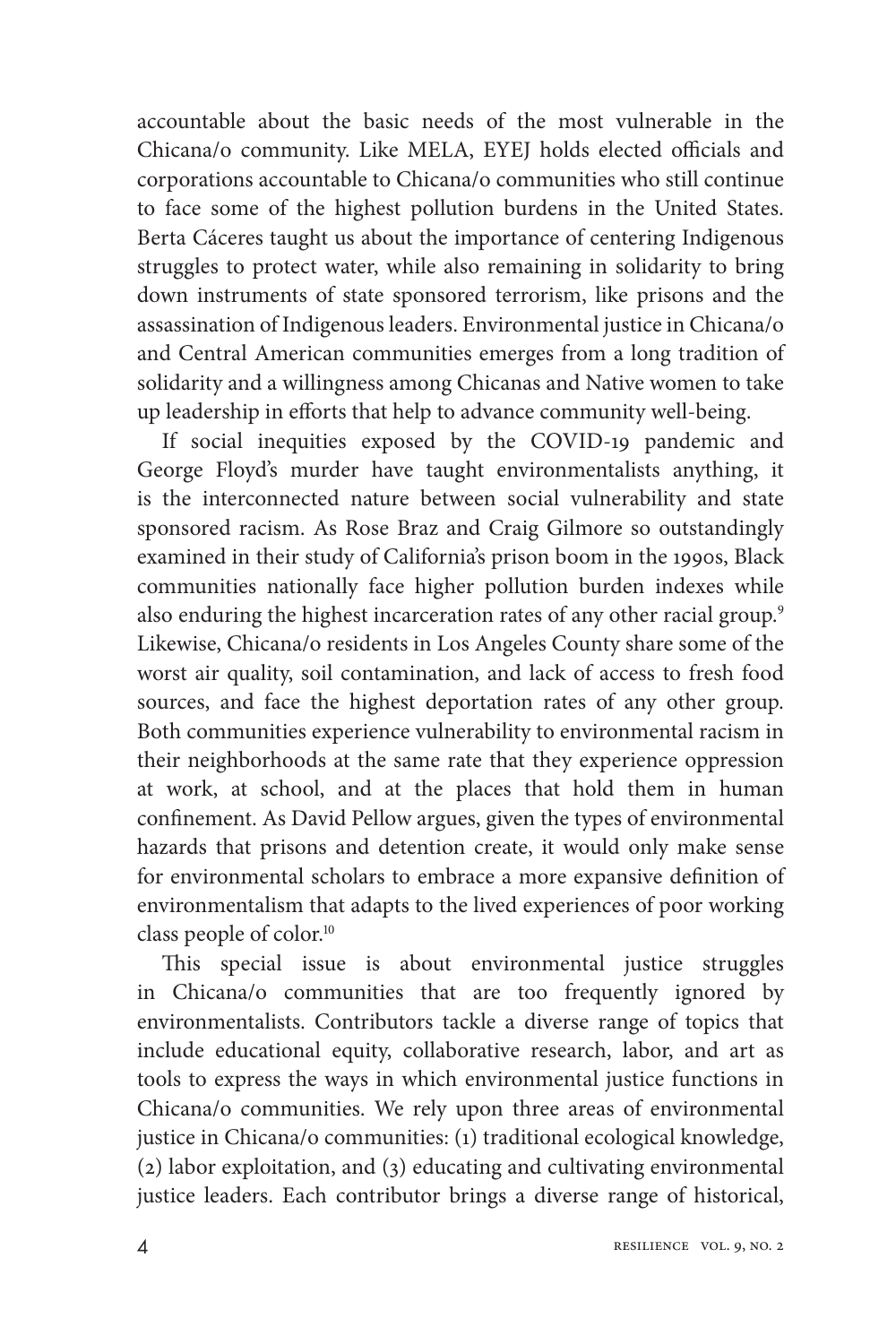geographical, and sociological perspectives to tackle the question of environment, justice, and the Chicana/o community. The range of articles and art pieces illustrate the complexity of environmental activism and diversity that exists in Chicana/o communities.

### Chicana/o Epistemology and Environmentalism

Digging down into the core of Chicana/o epistemology and environmentalism, we find metaphorically the coolness of the soil rich with organisms, life, networks, and complexity. Soil holds many things including our roots, our seeds, our ancestors, our relationships, and our future. In reflecting on Chicana/o environmentalism, the key aspect to highlight is relationships—the relationships built over time and effort that allow us to dream and imagine together, as well as to confront the many issues facing our communities. At the core of Chicana/o environmental work and organizing are the relationships we cultivate with each other; with students; with our communities; and to the land, animals, water, air, and nature. In grasping the concept of relationships, it means that to conduct environmental work in Chicana/o communities is to lay deep roots and to prepare for the long haul.

*Raices* (roots) has a double meaning that works for understanding Chicana/o epistemology related to the environment. *Raices* include our ancestors, how we remember them, embody them, and acknowledge them as contributing to our survival and providing us with the tools to navigate the world. However, it is critical to understand that when we address environmental concerns, these are not separate from our concerns for our families, communities, health, and general well-being. One of the markers of Chicana/o environmentalism is how deeply interwoven our environmentalism is with family and community well-being. We understand that we did not arrive in the world on our own, but instead on the backs of our ancestors. This is the antithesis of Western rugged individualism, and instead is part of the Chicana/o epistemology that constantly asks, "How do I give back to my family, my community?" As professors in Chicana/o Studies, with large majorities of Chicana/o students, it is clear that we do not need to teach our students about giving back to their community, as they already come with this deeply ingrained in their psyche. In delving deeper into this Indigenous concept of giving back, Bonfil Batalla's classic, *Mexico*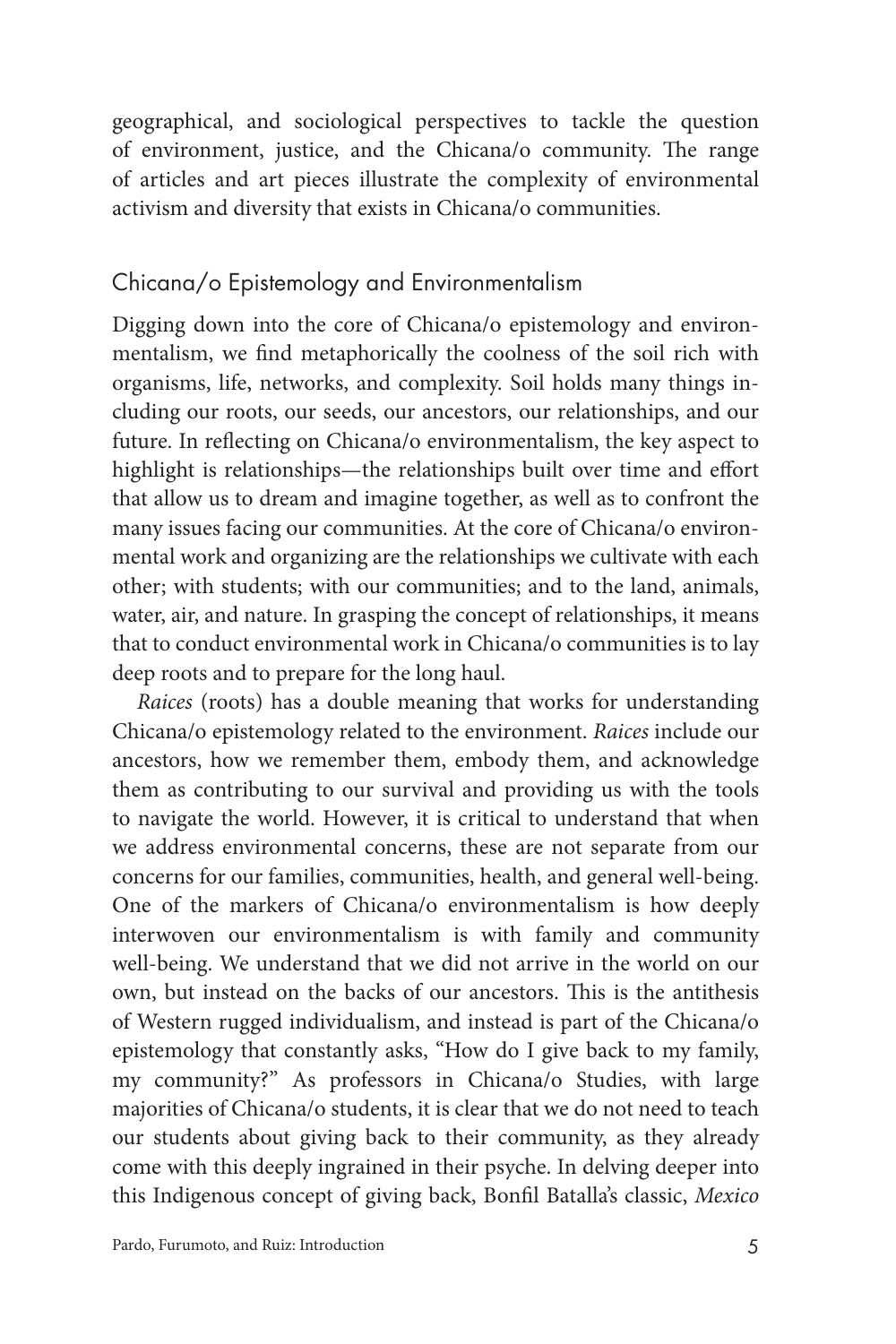*Profundo*, comes to mind in which he describes how each member of a Mexican town or pueblo is socialized to work communally and to give back to their pueblo for the common good.<sup>11</sup> This idea of giving back runs very deep in Chicana/o communities and is central to understanding Chicana/o environmentalism.

It is time to shift from the narrow campaigns of the moment to a larger, holistic view of our communities and our world. This is where Chicana/o epistemology and Eurocentric views diverge. The mainstream environmental movement is built on the idea of excluding people from nature in order to preserve it (people are bad), whereas a Chicana/o view sees people as an important part of the environment that requires our support, love, and nurturing. We see people as part of the solution to the vexing environmental and social justice issues we are presently facing. Nancy Pérez, in her article "Red Dust: Migration and Labor as Seismic Fractures to the Anthropocene," employs the Simons Brickyard laborers' and families' memories, feelings, and experiences to convey the deep and layered history of segregation, violence, exploitation, and racism, as well as the people's resistance. Pérez's research honors her ancestors and recognizes how these deep roots are part of the foundation of present day Los Angeles. Using a poetic voice, she notes the families' powerful relationships to each other and to the land—the men extracting the red soil and pulverizing it to make bricks while the mothers and grandmothers built a domestic economy through tended vegetables and fruit trees. In moving through these multiple scales of time and space, she brings to the fore the deeper values within these historic Mexican communities of family, community, and connections to the land.

In reflecting on the knowledge coming from our elders, parents, and grandparents we recognize that many immigrants bring their traditional ecological knowledge (TEK) from their villages and pueblos to their new settings in the United States. This knowledge is deep rooted and extensive and includes knowledge about plants, animals, seasons, growing, and harvesting food, as well as harvesting native plants for medicine and food.12 In "Padres Pioneros en la Lucha por un Mundo Sostenible/Parent Pioneers in the Struggle for a Sustainable Planet," contributors Rosa RiVera Furumoto, Azeneth Martinez, and Alonso Garcia examine how Padres Pioneros, an environmental group of Mexican American immigrant mothers and grandmothers,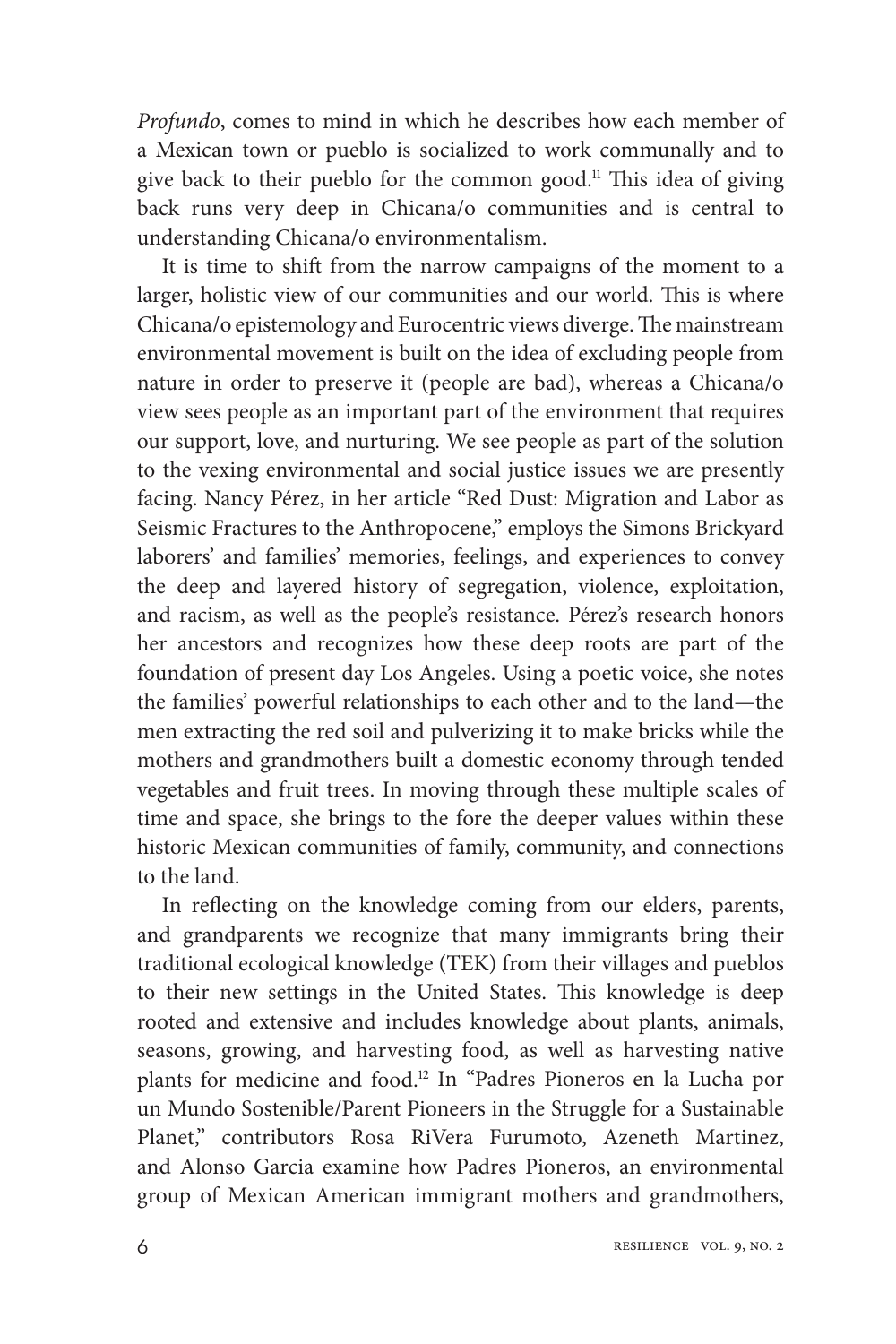have harnessed TEK and values of collectivism and family to engage children and their families in addressing environmental issues in their homes and communities. Using popular education methods such as critical dialogue, Chicana/o children's literature, and hands-on STEAM activities, Padres Pioneros asserts the power of the families' cultures, traditions, and knowledge to change the world.

As human-caused climate change has accelerated the depth and damage from hurricanes and other forces of nature, author Daniel Olmos provides a critical and layered analysis of the role of Latino migrant day laborers in Houston after Hurricane Harvey as both exploited and essential bodies in the rebuilding efforts of the state. In "Unsung Heroes or Exploited Workers?: Latino Migrant Day Laborers in Post-Harvey Houston and Critical Environmental Justice," Olmos lays out how the workers and a variety of groups have organized to address the exploitation of stolen wages and unsafe working conditions, as well as the realization on the part of the Latino laborers that they are absolutely essential to the cleanup and rebuilding of their cities. Continuing the theme of Chicana/o labor is the painting *Raza Inolvidable* (Unforgettable People) by artist Gabriel Cárdenas. The painting depicts farmworkers toiling in the fields while the 2017–2018 Thomas Fire rages in the background. The Latina/o worker is seen as a dispensable commodity by market forces, while the deeper analysis reveals that their labor, rooted in the land, is indispensable to human survival. Remembering the many workers that continued to toil during the fires, we are reminded of the depth of the workers' plight as so many noted that they had to keep working in order to pay their rent, feed their families, and to survive to the next day.

Finally, "Contested Cartography: Transformational Teaching and GIS Research in Chicanx Studies" by Stevie Ruiz, Quetzalli Enrique, and Tomas Figueroa Jr. critically analyzes how cartography and history have served as colonial and capitalistic tools of oppression and disenfranchisement of the land and natural resources. At the same time, they propose new directions in the digital humanities that empower students and faculty to dig deeper into historical archives and maps in order to examine the environmental and social justice struggles, as well as the history of segregation and protest, evident in these sources. The authors also examine the power of relationships built between faculty and students of color that create new and transformative possibilities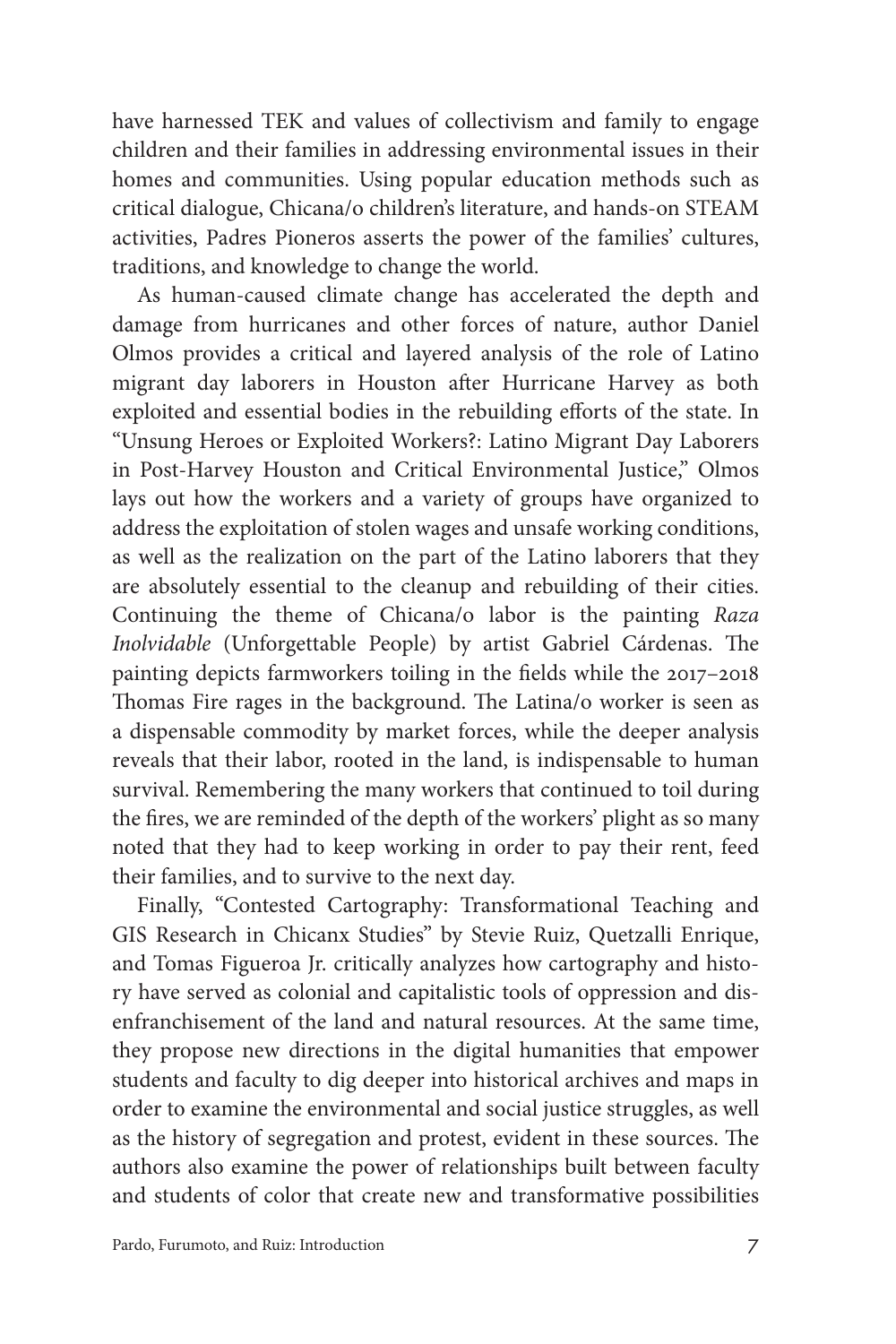for all to grow intellectually, academically, and socially. Through their work they also show that we have always had deep roots within these lands that connect to both our ancestors and the environment.

## Our Path Forward

This special of *Resilience* issue stems from the urgency to address environmental degradation in Chicana/o communities and other poor working class people of color who are at the frontlines of climate catastrophe. The magnitude of wildfires, hurricanes, floods, drought, and temperature extremities have proven that environmentalists and everyone need to do more, now. Indigenous communities continue to face assaults on traditional land use practices, as well as an annihilation of access to natural resources like clean air and fresh water. Black communities in Flint, Michigan, deal with the environmental and health risks associated with Governor Rick Snyder's decision to intentionally poison their water supply. Contamination of soil in Chicana/o communities in Los Angeles County by Exide's recycling battery plant exposes the explicit racism that is embedded in city policy to allow for the dumping of chemicals in poor neighborhoods. This form of environmental racism is responsible for comorbidities that make Chicana/os vulnerable to illnesses that otherwise are preventable like hypertension, asthma, and diabetes. Coined by Robert Bullard, the term environmental racism is the disproportionate exposure to toxins and hazardous waste that makes communities of color vulnerable to climate catastrophes that have increasingly become more frequent.<sup>13</sup> The types of vulnerability that communities of color face include health disparity, financial risk, and a lack of educational access that contributes to what Ruth Wilson Gilmore sums up as premature death.<sup>14</sup>

Our collective is not surprised that communities that have been hit the hardest by COVID-19 have been predominantly poor people of color in the United States and globally. Eighty two percent of vaccinations have been distributed in predominantly white nations, while poor people of color in the global south only make up 0.3 percent of the vaccinated population.<sup>15</sup> The rationing of vaccine supply for some of the most affluent nations gives us a glimpse into the forms of human suffering that are worthy of recognition, while others are not. Earthquakes in Haiti, hurricanes in the Dominican Republic, and tsunamis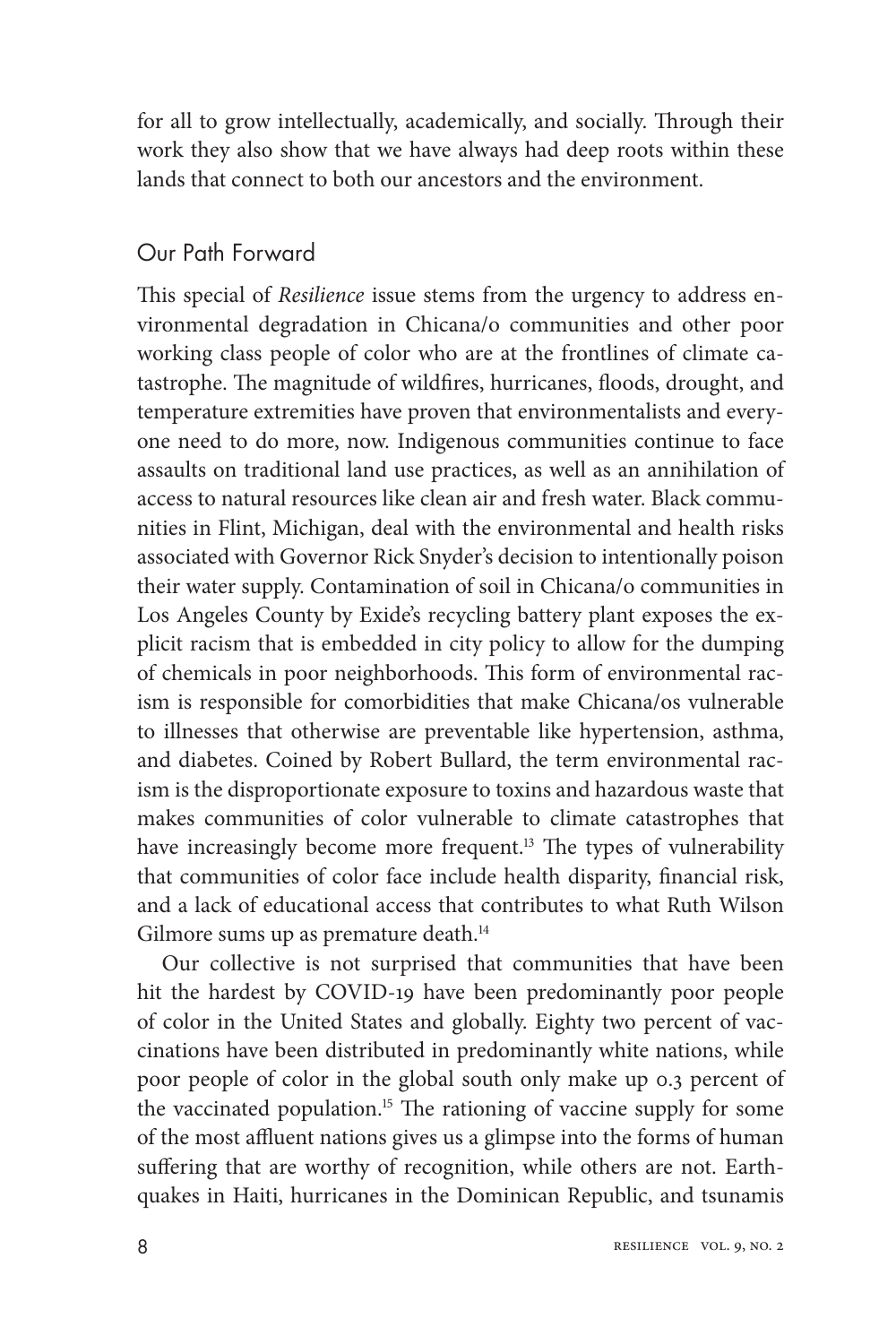in Southeast Asia all point to the intensity of climate catastrophe that has thrown human and non-human populations at the frontline of climate catastrophe.

Some surprising patterns we witnessed in our collection of essays include the ambiguity that exists between Chicana/os who work on environmental justice related work and their absolute lack of engagement with mainstream environmentalism. In the forward of the anthology *Latinx Environmentalisms*, Laura Pulido writes that one of the pitfalls of an overly expansive definition of the environment and environmentalism risks imposing categories onto Chicana/os.16 In Pulido's words, ambiguity can be a productive site for revealing the messiness of environmental politics in the United States and globally.

Chicana/o communities hold traditional knowledge that is transmitted intergenerationally that can serve in the struggle against climate change. Chicana/o Studies scholar Devon Peña, for example, has written about the TEK that is embedded in the cultural resiliency of Chicana/o communities. In his studies, Peña finds that Chicana/os have historically viewed their relationship to the environment as stewards of the land.<sup>17</sup> In their piece, RiVera Furumoto, et al. expand our understanding of TEK that tackles climate change from a multigenerational approach. Rooted in their work as environmental educators, Parent Pioneers model transformative multigenerational activism that is inclusive of children, parents, and elders. With an "all hands on deck" mentality, Parent Pioneers helps to expand our understanding of TEK so that we can work to democratize environmental justice in a fashion that is accommodating to cultural practices that reside in the Chicana/o and Central American communities.

In seeking collaboration as a site for advancing environmental research and future leaders, Ruiz et al. shift the conversation from elementary-level education towards building equitable environmental justice research-related opportunities for low-income Chicana/o students in the college setting. Education studies specialists Denise Pacheco and Veronica Velez, for example, write about the ways in which GIS provides low income Chicana/o elementary age students with visual assessments that they can use in their respective communities in order to engage with issues like environmental justice.<sup>18</sup> In their piece, Ruiz et al. contribute to the conversation by highlighting the experiences of Chicana/o college students in a higher education setting.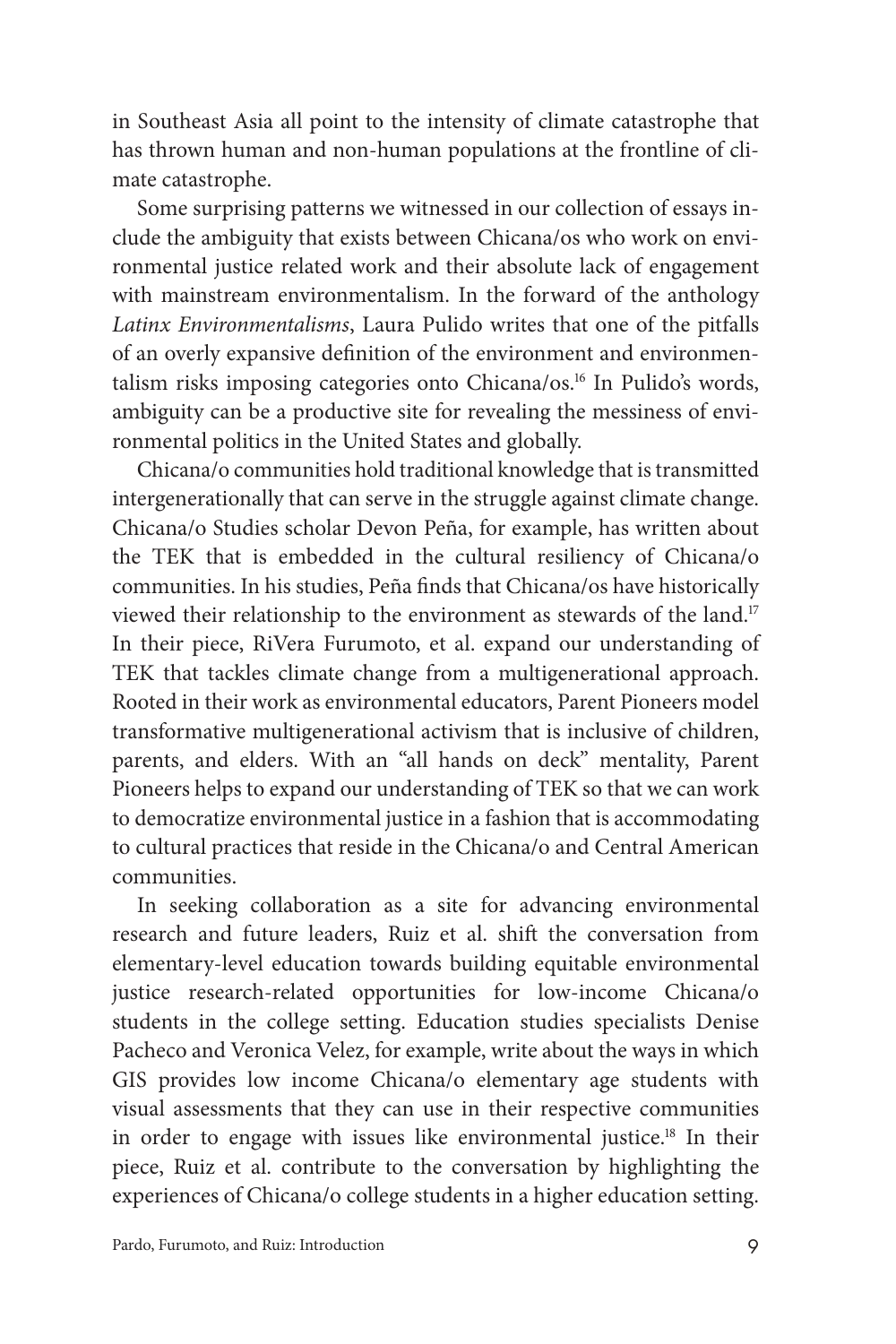The contributors found that when given opportunities to collaborate on research, Chicana/o students are receptive to engaging in research that speaks to their heritage of caring for the environment. This same research helps to propel historically underserved students into career and professional advancement by supplying them with technological skills like GIS that otherwise are not made available in Chicana/o Studies classrooms. Likewise, this research is significant in helping to provide more robust interdisciplinary opportunities for Chicana/o Studies students. We view research opportunities as integral to the advancement of environmental justice, especially for students who come from communities that are the hardest hit and most pressed to help build future leaders that will help stop climate injustice.

Our collection includes overlapping social movements that draw upon intersections between environmental justice and labor equity by focusing on exploitative economic sectors. However, we acknowledge that there are many other environmental justice struggles in Chicana/o and Latina/o communities that are not included in this special issue, for example, disproportionate pollution burdens, water and land rights, and environmental degradation caused by prisons. Elsewhere, Chicana/o Studies scholar Laura Pulido has examined the ways in which Chicana/o communities have faced economic exploitation with regard to restricted access to public land grazing and pesticide use in agricultural fields.<sup>19</sup> Both Daniel Olmos and Gabriel Cárdenas write about the invisible labor that goes into combating climate catastrophes. Olmos examines the role immigrant labor plays in rebuilding efforts after Hurricane Harvey in Houston, Texas. In Olmos's words, "unsung heroes" are immigrants who are propelled into dangerous working conditions and whose labor is very often unrecognized by mainstream environmentalists as agents of environmentalism. In his artwork, Cárdenas illustrates the dangerous environmental conditions that are bestowed upon Mexican, Central American, and Indigenous migrants who live in Ventura County. He does so by documenting the experiences of migrant field workers who were ordered by their employers to continue working despite dangerous air quality and wildfires nearby. In her essay about the Simons Brickyard, Nancy Pérez frames her argument around extractive zones where she analyzes the types of exploitative economies that were used to extract red soil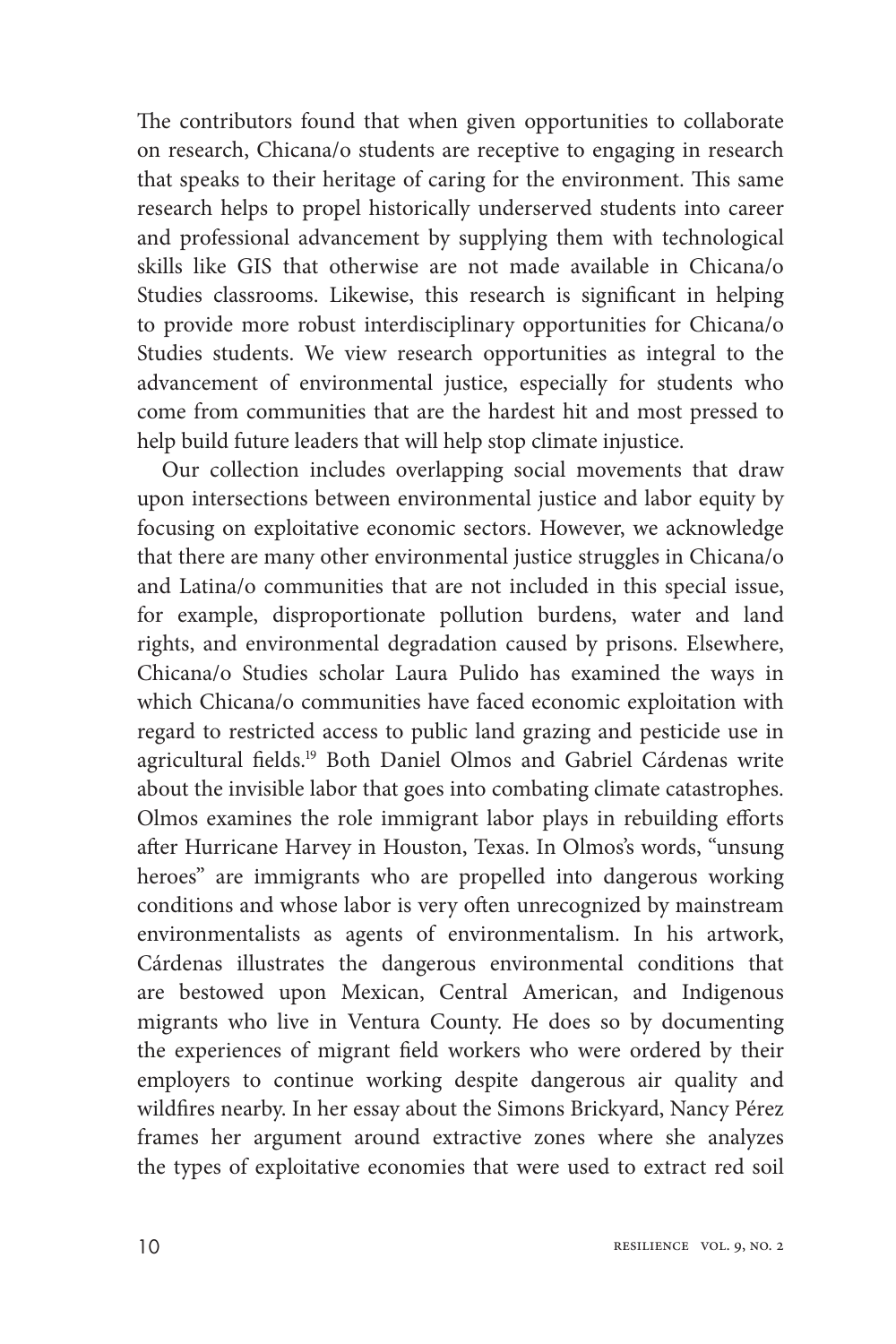from Montebello, California. Like Pulido, Pérez contributes to our understanding about the extractive labor and commodification of soil and energy to exploit the reproduction of economic exploitation/ private assets.

**Mary Pardo**, PhD, is Professor Emerita of Chicana/o Studies at California State University, Northridge. She is the author of articles and a book on Mexican American women and grassroots activism in East Los Angeles titled *Mexican American Women Activists: Identity and Resistance in Two Los Angeles Communities* (Temple University Press, 1998). The book received the American Sociological Association Latino Section Award for outstanding scholarly contribution and an honorable mention from the Gustavus Myers Program for the Study of Bigotry and Human Rights in North America. She continues to center her research on women and grassroots activism.

**Rosa RiVera Furumoto**, EdD, is Professor and Chair of Chicana/o Studies at California State University, Northridge. She is a longtime community activist focused on environmental justice, education, and immigrant rights, as well as the ongoing struggle for ethnic studies K–16. She has worked for the last twenty-eight years with Padres Pioneros/Parent Pioneers, a group of Latinx mothers and grandmothers to address social justice and environmental justice issues in Latinx communities. She is the author of the "Mexican-American Parents Using Critical Literacy to Address Climate Change" chapter of the 2018 book *Social Justice and Parent Partnerships in Multicultural Education Contexts*, edited by Katherine E. L. Norris and Shartriya Collier.

**Stevie Ruiz**, PhD, is an associate professor of Chicana/o Studies at California State University, Northridge. His current book manuscript, "Stewards of the Land: Race, Space, and Environmental Justice" (under contract with the University of North Carolina Press), is a study about the racial origins of the Environmental Justice Movement prior to the 1960s in the US Southwest. His publications have appeared in *Kalfou: A Journal of Comparative and Relational Ethnic Studies*, *Latino Studies*, *Chicana/Latina Studies: The Journal of Mujeres Activas en Letras y Cambio Social*, and *Ethnic Studies Review*.

#### **NOTES**

1. Rebekah Segar, "Gentrification in Boyle Heights Leaves Some Latinos Threatened and Others Hopeful," *NBC News*, November 14, 2017, https://www.nbcnews.com/news/latino /gentrification-l-s-boyle-heights-leaves-some-latinos-threatened-others-n820381.

2. "mark! Lopez 2017 Goldman Prize Recipient North America," *Goldman Environmental Foundation*, January 23, 2018, https://www.goldmanprize.org/recipient/mark-lopez/.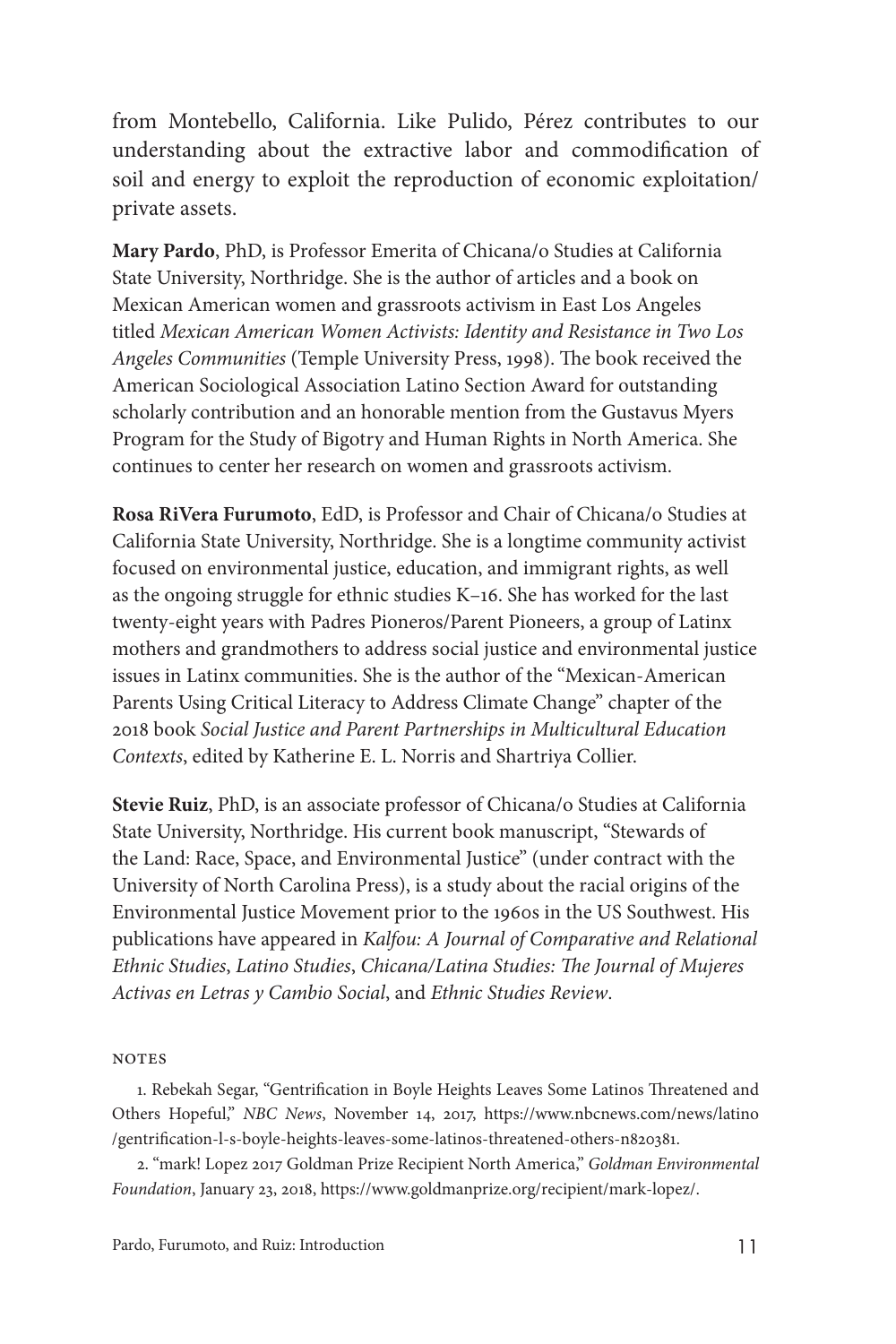3. Tony Barboza and Ben Poston, "What We Know About California's Largest Toxic Clean Up: Thousands of L.A. County Homes Tainted with Lead," *Los Angeles Times*, August 6 2017, https://www.latimes.com/local/california/la-me-ln-exide-what-we-know-20170806 -htmlstory.html.

4. Alessandro Negrete, "The Truth Fairy Project and the Exide Fights to Come," *East Yard Communities for Environmental Justice*, May 13, 2019, http://eycej.org/blog/.

5. Amy Gutherie, "US Prosecutors Accuse Honduran President of Drug Conspiracy," *Washington Post*, August 3, 2019, https://www.washingtontimes.com/news/2019/aug/3 /honduran-president-accused-in-ny-of-drug-conspirac/. The coup ousted President Zelaya who had a progressive agenda that threatened capitalist, neo-liberal interests. Former President Zelaya's agenda included women's reproductive rights, gay and trans rights, increasing the minimum wage, and support of Indigenous struggles. In 2009, Hilary Clinton as the US Secretary of State raised no opposition to the coup. The US sent millions of dollars to support the new president who revoked progressive initiatives and proclaimed to fight a "war on drugs." In 2019, President Juan Orlando Hernandez, who replaced Zelaya, was accused by US federal prosecutors of being complicit with cocaine traffickers.

6. "Honduras Police Arrest Executive in Killing of Berta Cáceres, Indigenous Activist," *New York Times*, March 3, 2018, https://www.nytimes.com/2018/03/03/world/americas /honduras-berta-caceres.html.

7. Maria Jose Mendez, "'The River Told Me': Rethinking Intersectionality from the World of Berta Cáceres," *Capitalism, Nature, Socialism* 29, no. 1 (2018), https://doi.org/10.1080 /10455762.2017.1521981.

8. Amy Goodman, "4 Years of Seeking Justice: The Daughter of Slain Indigenous Environmental Activist Berta Caceres Speaks Out," January 17, 2020, *KPFK Democracy Now!*, podcast, 19:49, https://www.youtube.com/watch?time\_continue=1189&v=eZ2DYlr1IfM& feature=emb\_title.

9. Rose Braz and Craig Gilmore, "Joining Forces: Prisons and Environmental Justice in Recent California Organizing," *Radical History Review* 96 (Fall 2006): 95–111, https://doi.org /10.1215/01636545-2006-006. See also Ruth Wilson Gilmore, *Golden Gulag: Prisons, Surplus, Crisis, and Opposition in Globalizing California* (Berkeley: University of California Press, 2007).

10. David Pellow, *What is Critical Environmental Justice?* (Cambridge: Polity Press, 2018).

11. Guillermo Bonfil Batalla, *Mexico Profundo: Reclaiming a Civilization* (Austin: University of Texas Press, 1996).

12. Devon Peña, *Mexican Americans and the Environment: Tierra y Vida* (Tucson: University of Arizona Press, 2005).

13. Robert Bullard, *Unequal Protection: Environmental Justice and Communities of Color* (San Francisco: Sierra Club Books, 2005).

14. Ruth Wilson Gilmore, "Race and Globalization," in *Geographies of Global Change: Remapping the World*, ed. R. J. Johnston, Peter J. Taylor, and Michael J. Watts, 2nd ed. (Malden, MA: Blackwell, 2002), 261.

15. Josh Holder, "Tracking Coronavirus Vaccinations Around the World," *New York Times*, August 27, 2021, https://www.nytimes.com/interactive/2021/world/covid-vaccinations -tracker.html.